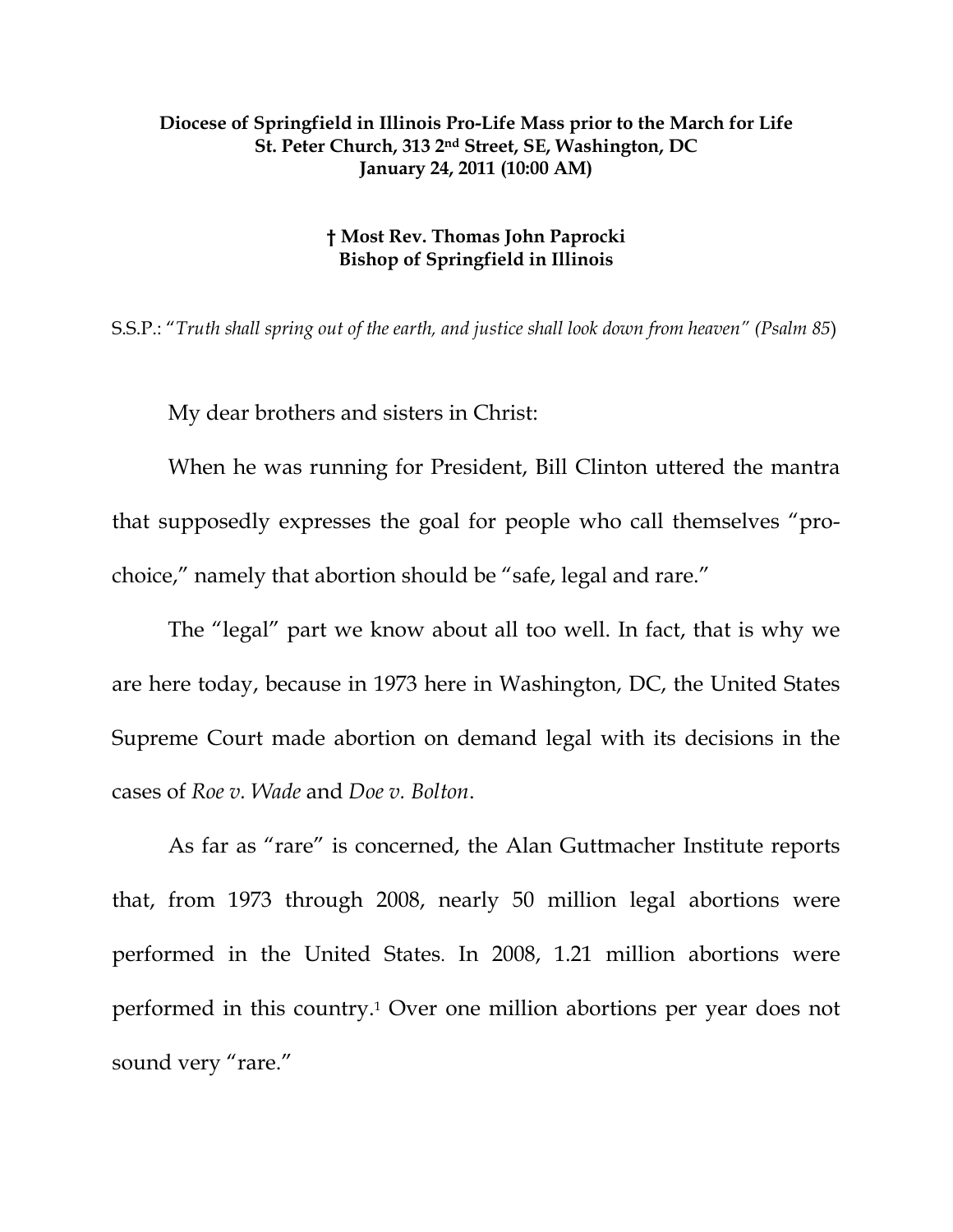Let's look at "safe." A doctor who ran a women's clinic in Philadelphia was accused last Wednesday of "delivering seven babies and then killing them by severing their spinal cords with scissors." Prosecutors also accused Dr. Kermit B. Gosnell of "causing the death of a patient who overdosed on anesthesia." According to Philadelphia District Attorney Seth Williams, the doctor "staffed his 'decrepit and unsanitary clinic' entirely with unlicensed personnel and let them practice medicine on unsuspecting patients unsupervised. . . . The grand jury report also found that for nearly two decades, government health and licensing officials had received reports about practices at the clinic but no action was taken."2 The grand jury concluded that Dr. Gosnell was allowed to perform abortions for years "because oversight agencies ignored reports and failed to stop the activities at his clinic."3

 The former Governor of Pennsylvania, Ed Rendell, said last Friday that he was "flabbergasted to learn that the Department of Health did not think their authority to protect public health extended to clinics offering abortion services. . . . It was simply preposterous that the department took this position, ever."4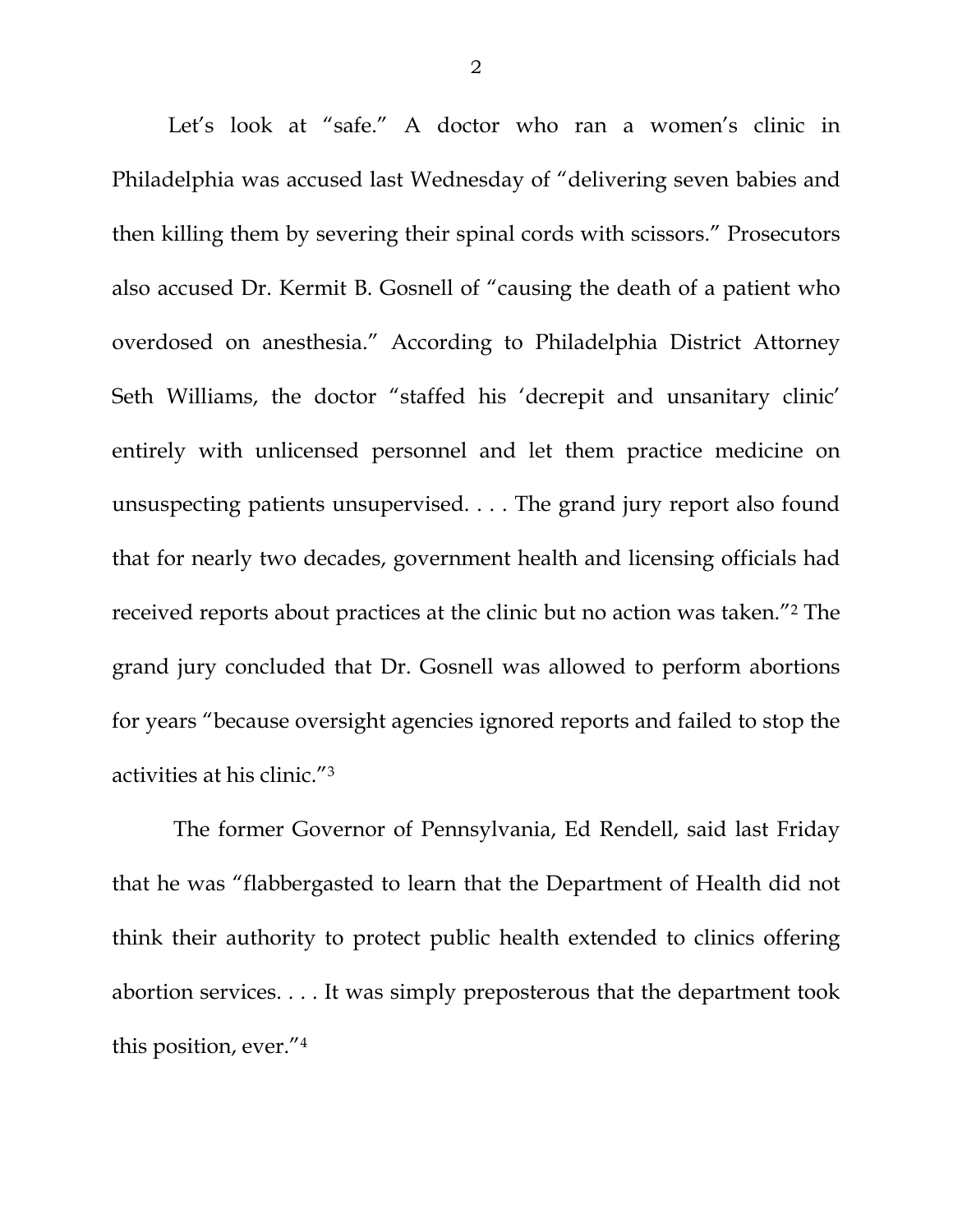Because of such abuses, in contrast to abortion advocates who call themselves "pro-choice," we who are dedicated to the pro-life cause believe that safety would not even be an issue if abortions were nonexistent, and a step toward eradicating this evil would be to make it illegal for doctors are anyone else to perform an abortion.

We are here in Washington, DC, today to promote this pro-life agenda with thousands of others who will take part in the March for Life this afternoon because they believe as we do in the sanctity of life from the moment of conception to natural death.

Perhaps the basis for the different views of pro-life and pro-abortion advocates is how each answers the question, "Who is in charge, God or I?" It is the question that echoes through the history of man, from Eden to America. Who owns the world, and what is it for?

The prophet Isaiah proclaims a dominion that belongs entirely to God, and in God's kingdom "right will dwell in the desert and justice abide in the orchard." Thus the Psalmist announces that "Truth shall spring out of the earth, and justice shall look down from heaven" (Psalm 85). And Jesus teaches in the Sermon on the Mount that "they who hunger and thirst for holiness" are blessed, for "they shall have their fill."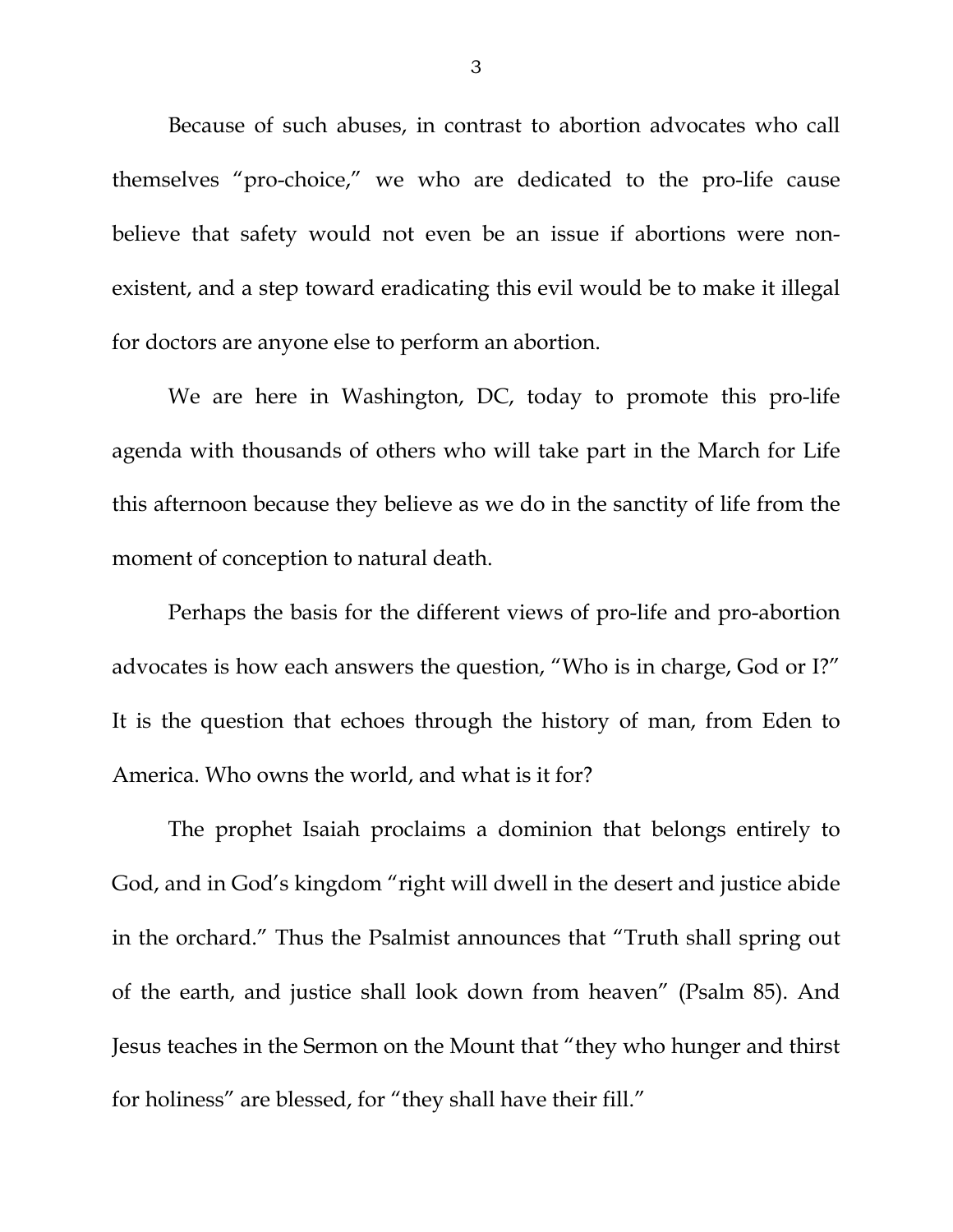The promise of the beatitudes is a great reward in heaven. Too often our politicians, government officials and judges seem to forget the Final Judgment that we will all face one day before Almighty God. Too often do Catholic politicians, government officials and judges abandon their faith and pursue an agenda contrary to the divine and natural law. Too often do they forget that God is in charge, not our worldly leaders. Too often do they deny that all life and all meaning belong to God. We are God's, and so is all creation.

It all belongs to God, the rising sun and the blue skies, the birds of the air and the waves of the ocean, the human heart and a baby's smile, a bowl of wheat or a plate of pasta, a glass of wine or a bottle of milk. As the Psalmist reminds us, it all belongs to God, for His is the earth and all of its fullness. It was all made by His hand out of love for us, and we, the crowning achievement of his creation, are made in His image and likeness.

So from the beginning we and all creation were made to reflect His love and to participate in the continuing creation of God's goodness. Making everything out of nothing … love out of hate … light out of darkness … hope out of despair … life out of death.

4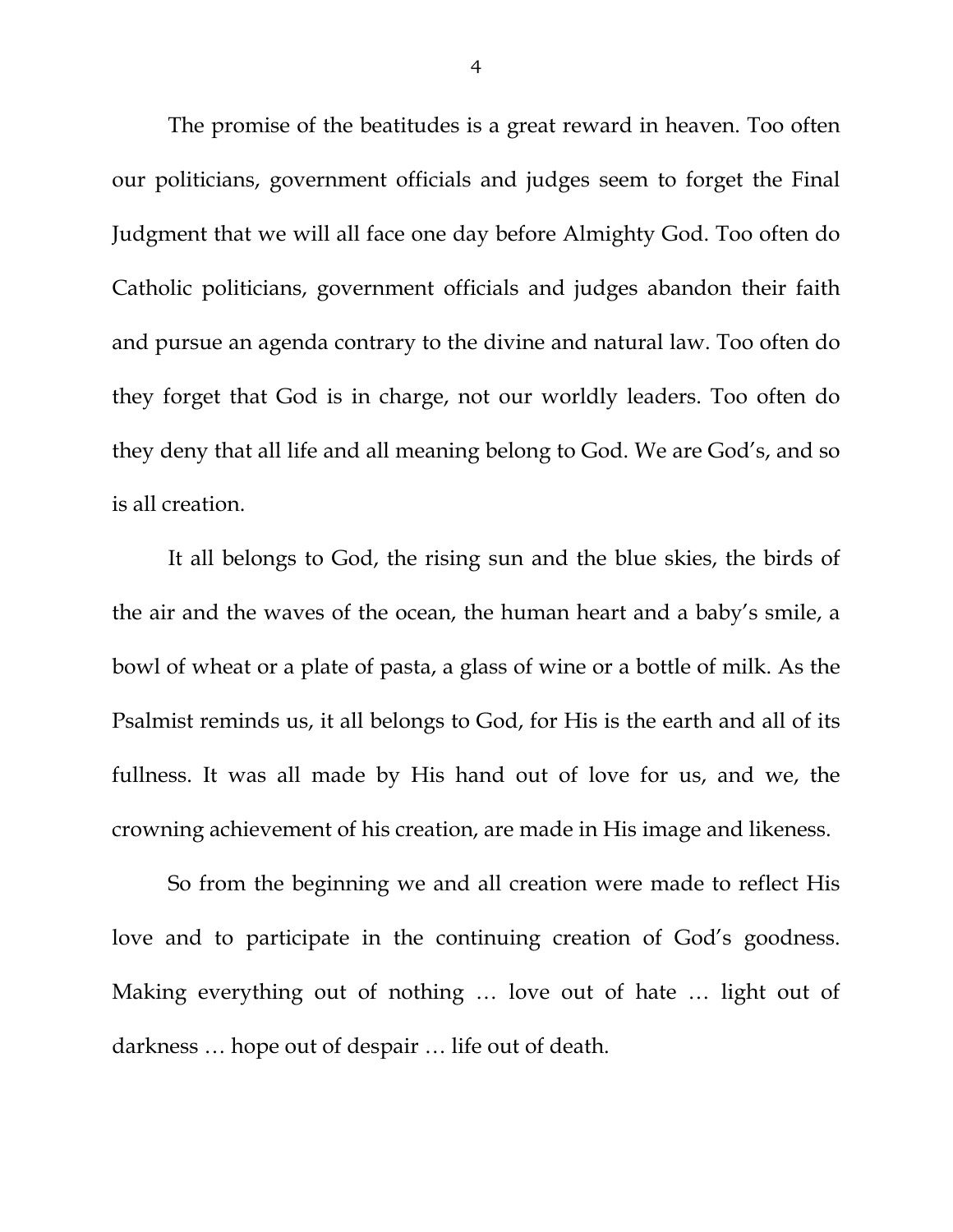Jesus showed us the way to heaven and gave us the answers we need to pass the final judgment. We will be judged on whether we used this world's goods to love or to be selfish, whether we opened our arms, our hearts, and our lives to the poor or whether we grabbed for all the political power, money and pleasure we could get.

Who is the poorest, the most innocent and the most defenseless among us? Who is more susceptible to a violent death than the little child in his mother's womb? He needs the protection of a nurturing mother, of loving parents, and of a society that respects the dignity of his life.

We will be judged on whether we nurtured, loved and protected that baby even before he was born, on whether we saw him as a human being with an inalienable right to life, or simply as an inconvenient clump of cells to be disposed of like a thing we no longer want to keep.

Yet that child is neither a statistic nor a social problem. He is a human being, made in the image and likeness of God, whom we are called by Christ to love, even as the Lord loved us from the wood of the cross.

We will be judged on how we have treated the least powerful among us, and how we have loved them. For God, who is the Lord of the heavens